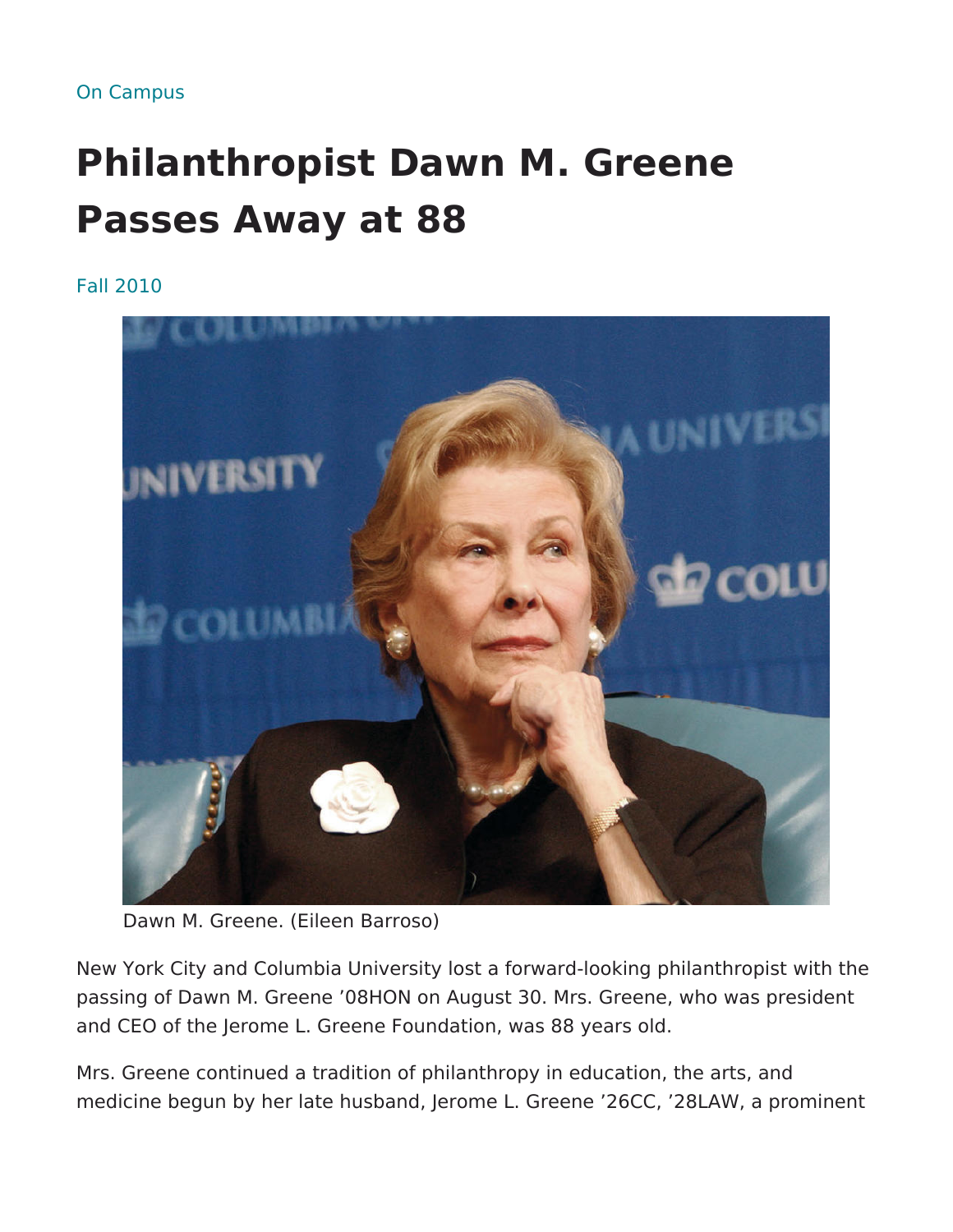New York lawyer and real-estate investor who died in 1999. In total, the Greene family and the Jerome L. Greene Foundation have given nearly \$300 million to the University.

In 2006, Dawn M. Greene and the Jerome L. Greene Foundation made a gift to Columbia that was the largest ever to a U.S. university for a single facility — \$250 million to support the construction of the Jerome L. Greene Science Center, where, through the University's Mind, Brain, and Behavior Initiative, neuroscientists and researchers from a wide variety of other disciplines will collaborate to study how the brain's mechanisms relate to high-level functions such as memory, self-awareness, language, and emotion. The center is being designed by Italian architect Renzo Piano and will be the first building constructed at Columbia's Manhattanville development.

"Dawn was a visionary who established as her top priority support for the study of mind, brain, and behavior, because she saw it as the most compelling intellectual challenge of the 21st century," says President Lee C. Bollinger.

In 2008, Dawn M. Greene received an honorary Doctor of Laws degree from Columbia.

Prior to Jerome L. Greene's death, the Greene family gave many donations to Columbia. These included the naming gift for Jerome L. Greene Hall, which is the primary home of the law school, as well as gifts for endowed scholarships for law students, an endowed professorship in transactional law, and the Jerome L. Greene Fund for Clinical Education at the law school.

In the past decade, Dawn M. Greene and the Jerome L. Greene Foundation have also given Columbia major donations for a state-of-the-art laboratory at the Mailman School of Public Health, the endowment of the John Snow Professorship in Epidemiology at Mailman, and the Jerry I. Gliklich Professorship of Cardiology at the College of Physicians and Surgeons.